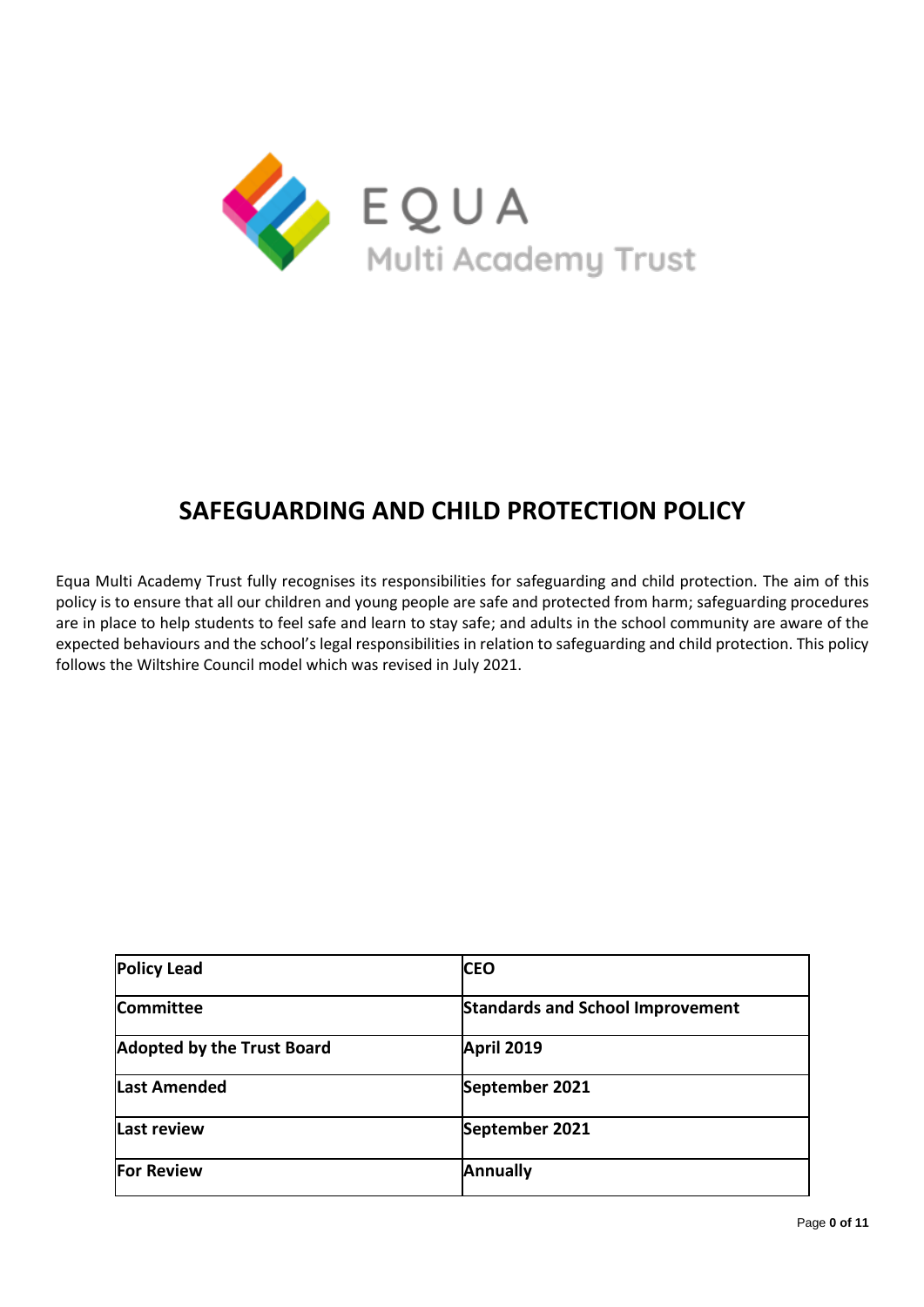# **Key Safeguarding Personnel**

The names and contact details of the key safeguarding personnel for your school are below.

| <b>Woodborough CE Primary School</b>                          |                         |              |                                       |  |  |
|---------------------------------------------------------------|-------------------------|--------------|---------------------------------------|--|--|
| <b>ROLE</b>                                                   | <b>NAME</b>             | TEL.         | <b>EMAIL</b>                          |  |  |
| <b>Headteacher</b>                                            | Mrs Sarah Brewis        | 01672 851305 | head@woodborough.wilts.sch.uk         |  |  |
| <b>Designated</b><br><b>Safeguarding Lead</b><br>(DSL)        | <b>Mrs Sarah Brewis</b> | 01672 851305 | head@woodborough.wilts.sch.uk         |  |  |
| <b>Deputy DSL(s) (DDSL)</b>                                   | Mrs Bethan Parry        | 01672 851305 | Bethan.Parry@woodborough.wilts.sch.uk |  |  |
| <b>Nominated Governor</b>                                     | Dr Tim Atkins           | 01672 851305 | Tim.Atkins@woodborough.wilts.sch.uk   |  |  |
| <b>Chair of Governors</b>                                     | Dr Tim Atkins           | 01672 851305 | Tim.Atkins@woodborough.wilts.sch.uk   |  |  |
| <b>Designated Teacher for</b><br><b>Looked After Children</b> | Mrs Sarah Brewis        | 01672 851305 | head@woodborough.wilts.sch.uk         |  |  |
| <b>Senior Mental Health</b><br>Lead (secondary only)          |                         |              |                                       |  |  |

# **The key safeguarding responsibilities within each of the roles above are set out in Keeping Children Safe in Education (2021 or latest version)**

| <b>Children's Social Care referrals:</b> |               |
|------------------------------------------|---------------|
| Multi-Agency Safeguarding Hub (MASH):    | 0300 456 0108 |
|                                          | 0300 456 0100 |
| Out of hours:                            |               |

If you believe a child is **at immediate risk** of significant harm or injury,

you **must** call the police on 999.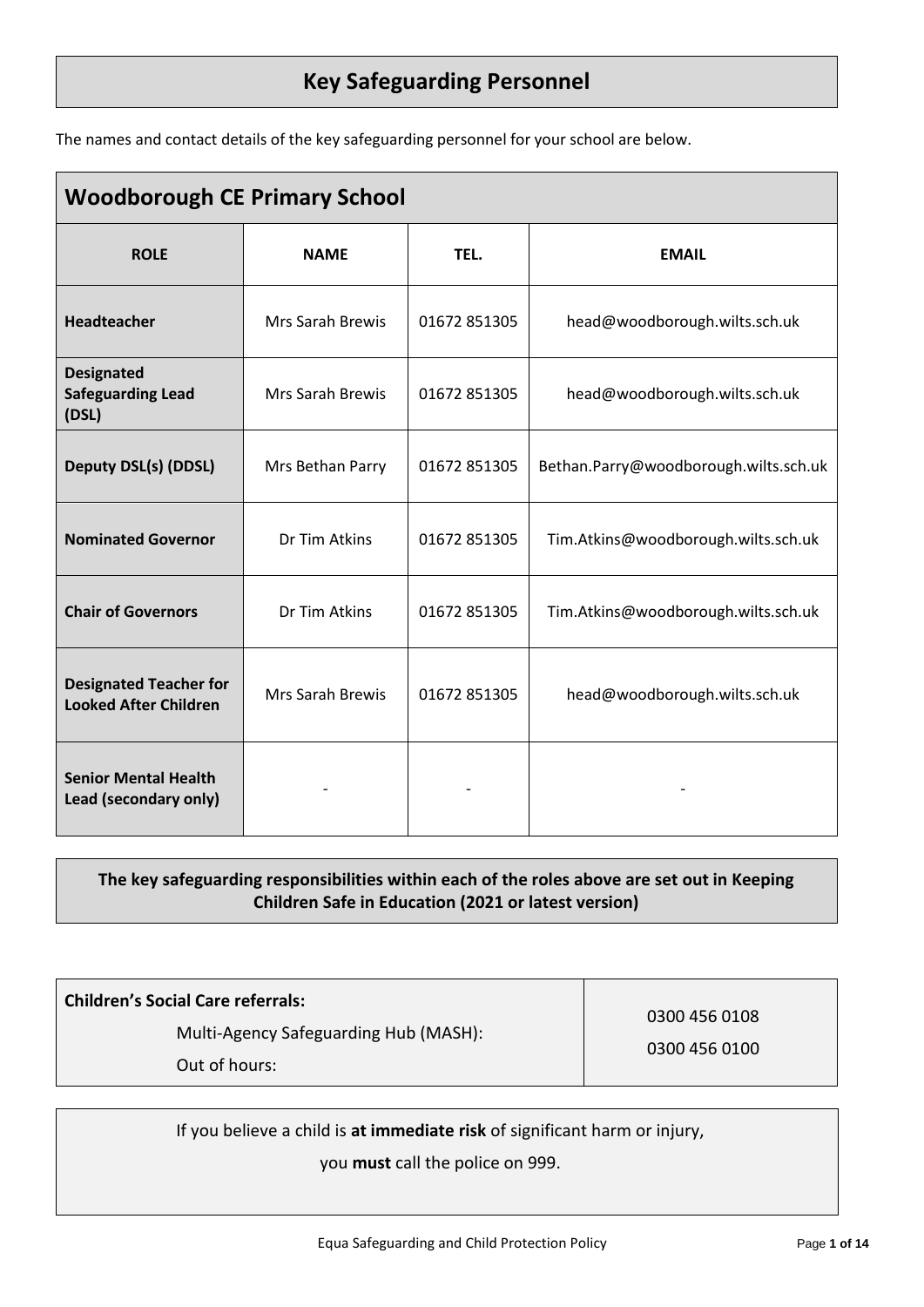# **Introduction**

Equa Multi Academy Trust is committed to safeguarding and promoting the welfare of children. We will fulfil our local and national responsibilities as laid out in the following key documents:

- Working Together to Safeguard Children (2018)
- Keeping Children Safe in Education (2021)
- [The procedures of the](http://www.proceduresonline.com/birmingham/scb/) Safeguarding Vulnerable People Partnership (formerly WSCB)
- Information sharing Advice for practitioners providing safeguarding services to children, young people, parents and carers (2018).

The aim of this policy is to ensure:

- all our pupils are safe and protected from harm
- safeguarding procedures are in place to help pupils to feel safe and learn to stay safe
- adults in the school community are aware of the expected behaviours and the school's legal responsibilities in relation to safeguarding and child protection.

# **Scope**

Safeguarding children is defined as:

- ensuring that children grow up with the provision of safe and effective care
- acting to enable all children to have the best life chances
- preventing impairment of children's mental and physical health or development and
- protecting children from maltreatment.

The term 'safeguarding children' covers a range of measures including child protection procedures. It encompasses a whole-school preventative approach to keeping children safe, including online, that incorporates pupil health and safety; school behaviour management and preventing peer on peer abuse; supporting pupils with medical conditions; Relationships, Sex and Health (RSHE) education and Personal, Social, Health and Economic (PSHE) education; providing first aid and site security.

Consequently, this policy is consistent with all other policies adopted by the governors and should be read alongside the following policies relevant to the safety and welfare of our pupils:

- Relationships, Sex and Health Education/PSHE
- Online safety policy
- Behaviour policy, incl. pupil use of mobile and smart technology
- Staff Behaviour Policy
- Whistleblowing policy
- Complaints policy
- SEND policy
- Health and safety policy

## **This policy applies to all staff in Equa schools.** For the purposes of this policy:

- **Staff** refers to all those working for or on behalf of the school, full time or part time, in a paid or regular voluntary capacity.
- **A volunteer** is a person who performs an activity that involves spending time unpaid in school (except for approved expenses).
- **Parent** refers to birth parents and other adults who are in a parenting role, for example step-parents, foster carers and adoptive parents.
- **Child** refers to all children on our school roll and any child under the age of 18 who comes into contact with our school. This includes unborn babies.
- Teaching and Learning policy
- Equality Statement
- Administration of medicines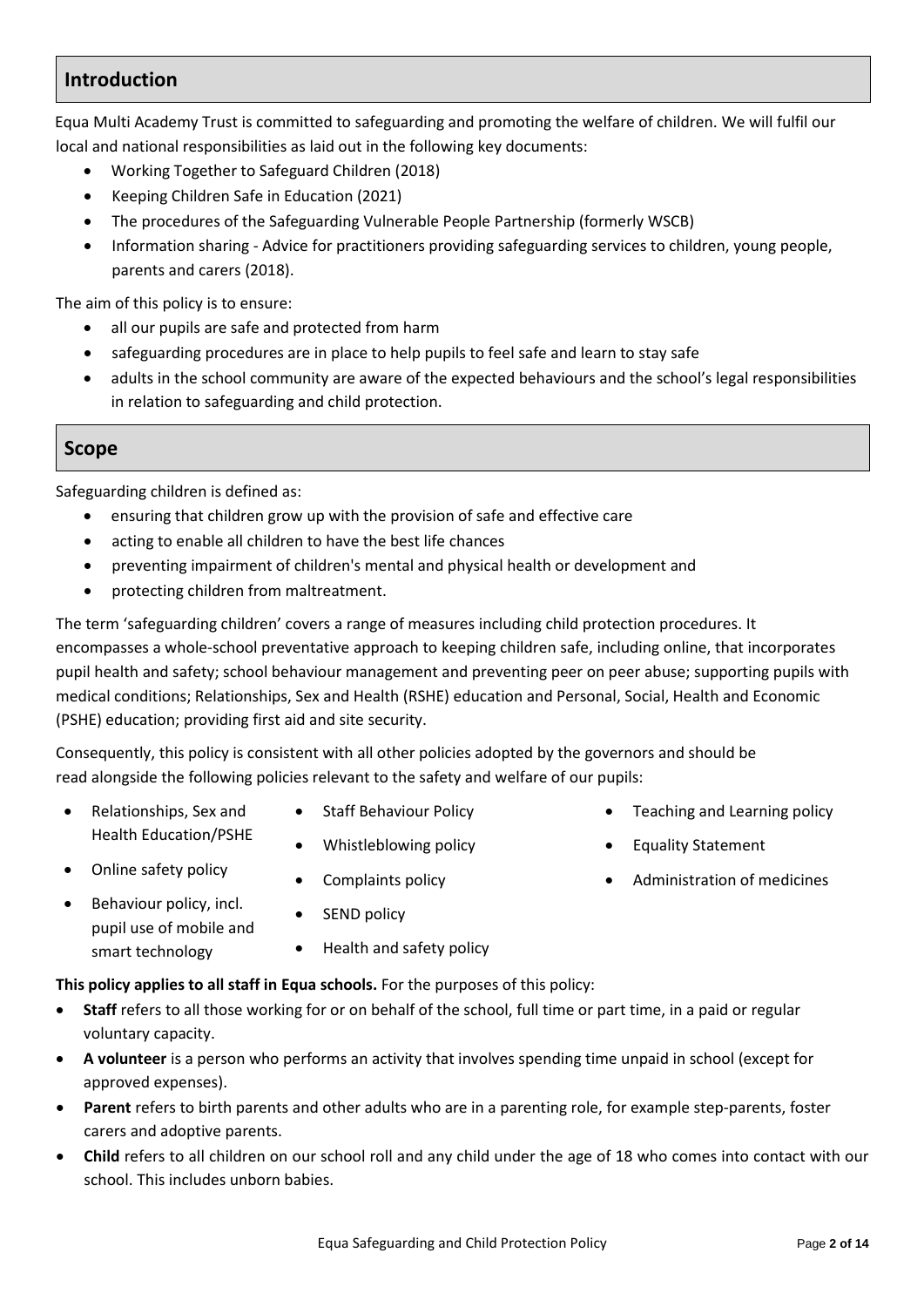**Any safeguarding concerns or disclosures of abuse relating to a child at school, outside of school and online are within the scope of this policy.**

# **Expectations**

All staff are:

- familiar with this safeguarding policy and have an opportunity to contribute to its review
- alert to signs and indicators of possible abuse and wider safeguarding issues
- able to record and report concerns as set out in this policy
- able to deal with a disclosure of abuse from a child
- involved in the implementation of individual education programmes, integrated support plans, child in need plans and interagency child protection plans as required.

In addition, all staff have read and understood Part 1 or Annex A of the latest version of Keeping Children Safe in Education (KCSiE 2021). School leaders and staff who work directly with children have also read Annex B and Part 5.

# **Trustees and Local Governing Bodies**

As key strategic decision makers and vision setters for the school, the trustees will make sure that our policies and procedures are in line with national and local safeguarding requirements. Local governing bodies will work with the senior leaders to make sure the following safeguarding essentials are in place:

| <b>Training/Teaching</b>                                             | <b>Policy/Procedures</b>                          | <b>Staffing</b>                               |
|----------------------------------------------------------------------|---------------------------------------------------|-----------------------------------------------|
| Whole school approach to broad                                       | Peer on Peer abuse                                | Designated Safeguarding Lead (DSL)            |
| and balanced curriculum embedding                                    | Pupil voice                                       | who is a senior member of the                 |
| safeguarding teaching                                                | Online safety                                     | leadership team.                              |
| D/DSL training                                                       | Whistleblowing                                    | Deputy Designated Safeguarding<br>Lead (DDSL) |
| Designated teacher training                                          | Staff Behaviour Policy (for safer                 | Designated teacher for children               |
| KCSiE Part 1 or Annex A (and Annex<br>B and Part 5 for staff working | working practice), incl. low-level                | looked-after (even if there are no            |
| directly with children)                                              | concerns about staff conduct                      | LAC on roll)                                  |
| Staff training, including regular                                    | Early help                                        | Senior mental health lead                     |
| safeguarding updates                                                 | <b>Mental Health</b>                              | (secondary only)                              |
| Children taught about keeping safe                                   | Multi-agency working                              | Pastoral and well-being staff                 |
| online                                                               | Children missing out on education                 |                                               |
| Online safety training for staff                                     | (CMOE) and Children Missing                       |                                               |
| Preventing radicalisation                                            | <b>Education (CME)</b>                            |                                               |
| Teaching staff confidence to deliver                                 | Children with SEND and a physical<br>health issue |                                               |
| RSHE/PSHE to all pupils                                              | Reporting abuse, incl. dealing with a             |                                               |
| Annual review of online safety                                       | child at immediate risk / SVPP                    |                                               |
| arrangements                                                         | procedures                                        |                                               |
|                                                                      | Honour based abuse (HBA)                          |                                               |
|                                                                      | Female Genital Mutilation (FGM)                   |                                               |
|                                                                      | Behaviour policy                                  |                                               |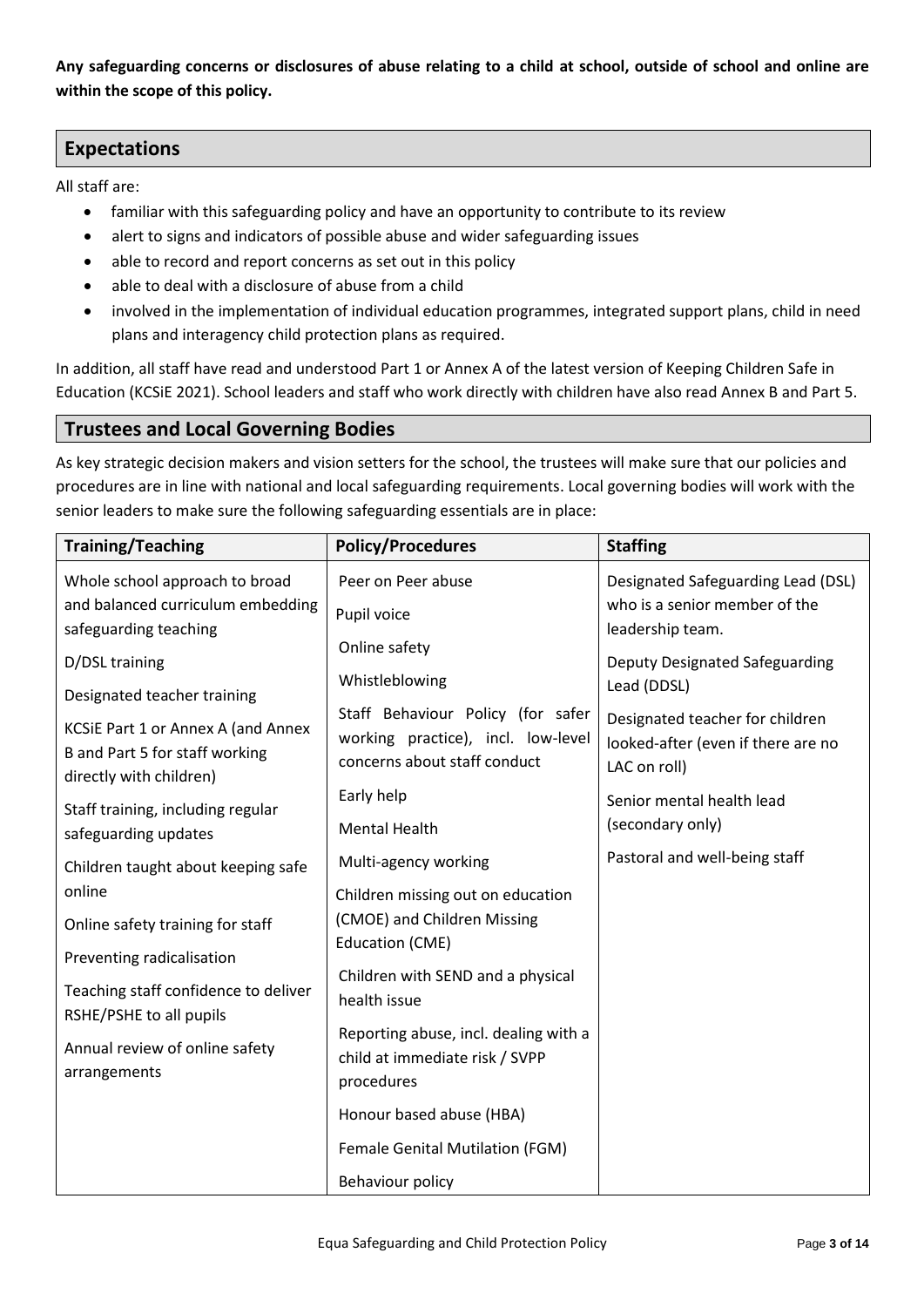| Relationships, Sex and Health<br><b>Education (RSHE) policy</b> |  |
|-----------------------------------------------------------------|--|
| Staff contribution to policy                                    |  |
| Safeguarding policy review                                      |  |

#### **Concerns and allegations management**

The chair of governors for each school is responsible for liaising with the local authority Designated Officer for Allegations (DOfA) and other partner agencies in the event of an allegation of abuse being made against the Headteacher.

See also 'Managing concerns and allegations against staff'.

## **Audit**

The nominated governor (NG) for safeguarding collaborates with the Headteacher and the D/DSL to complete an annual safeguarding audit return to the local authority.

## **Safer Recruitment**

Our governors monitor the school's safer recruitment practice, including the Single Central Record.

# **Monitoring and review**

Governors ensure that safeguarding is an agenda item for every full governing body meeting.

The Headteacher ensures that safeguarding is an agenda item for every staff meeting.

This policy is reviewed annually or earlier as required by changes to legislation or statutory guidance.

The nominated governor meets the DSL every term (six times a year) to monitor the effectiveness of this policy.

The nominated trustee of the MAT monitors the nominated governor reports from all schools within Equa.

# **Mandatory procedures – Staff and adults at school**

#### **Safer recruitment**

All staff are subject to safer recruitment processes and checks and we follow the guidance set out in Part 3 of KCSiE (2021).

All Equa schools scrutinise all applications for paid or voluntary posts. We undertake interviews and make appropriate checks through the Disclosure and Barring Service (DBS). We maintain a single central record (SCR) of the essential checks as set out in KCSiE, that have been carried out and certificates obtained. The SCR applies to:

- all staff (including supply staff, and teacher trainees on salaried routes) who work at the school
- all trustees and governors.

See also Training.

## **Staff Code of Conduct (for safer working practice)**

Equa Multi Academy Trust is committed to positive academic, social and emotional outcomes for our pupils underpinned by a strong safeguarding ethos. We are equally committed to the protection and welfare of our staff, who are expected to adhere to the highest standards of professional behaviour.

The Staff Code of Conduct sets out staff behaviours that should be avoided as well as those that constitute safe practice and supports our commitment to safeguarding children.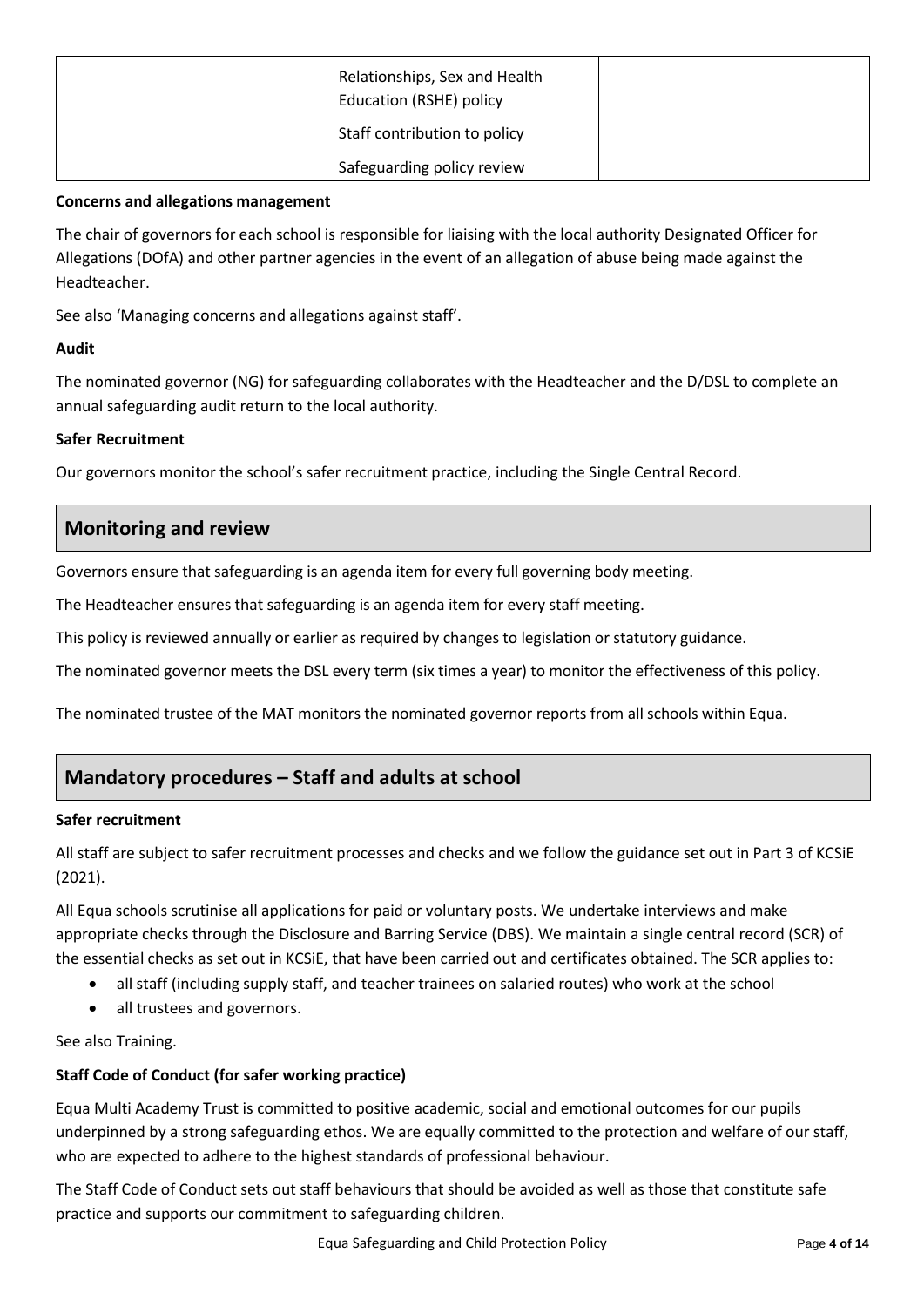Teaching staff are additionally expected to act within the guidance of the 'personal and professional conduct' section of the Teachers' Standards.

# **Identifying the signs**

All staff know how to recognise and are alert to the signs of neglect and abuse and wider safeguarding issues, including but not limited to child on child sexual violence and harassment, peer on peer abuse and exploitation. Definitions of abuse, set out in 'What to do if you're worried a child is being abused - Advice for practitioners' (2015), 'Keeping Children Safe in Education' (2021) and Sexual violence and sexual harassment between children in schools (2021) along with notes from safeguarding training, are important reference documents for all staff. Every member of staff is provided with a copy of Part 1 or Annex A of KCSiE which they are required to read, and which also includes supporting guidance about several specific safeguarding issues. Staff who work directly with children are also required to read Annex B and Part 5 of KCSiE (2021).

## **Responding to concerns/disclosures of abuse**

Flowcharts provided by the SVPP that set out the required procedure for staff to follow when they have a safeguarding concern about a child are displayed in the staffroom and adult cloakrooms for easy reference.

Staff adhere to the organisation's safeguarding training requirements when concerned about abuse or when responding to a disclosure of abuse. Staff understand that they must NOT:

- take photographs of any injuries
- postpone or delay the opportunity for the child to talk
- take notes while the child is speaking or ask the child to write an account
- try to investigate the allegation
- promise confidentiality eg say they will keep 'the secret'
- approach or inform the alleged abuser.

All staff record any concern about or disclosure by a pupil of abuse or neglect and report this to the D/DSL using the standard form. It is the responsibility of each adult in school to ensure that the D/DSL receives the record of concern without delay. In the absence of the D/DSL, staff members know to speak directly to the MASH. In some circumstances, the D/DSL or member of staff seeks advice by ringing the MASH for advice.

The D/DSL will liaise with safeguarding partners and work with other agencies in line with Working Together (2018) and will refer to National Police Chief's Council guidance for schools to understand when they should consider calling the police.

The D/DSL will provide as much information as possible as part of the referral process. This will allow any assessment to consider all the available evidence and enable a contextual approach to address such harm.

During term time, the DSL and/or a DDSL is always available during school hours for staff to discuss any safeguarding concerns.

The voice of the child is central to our safeguarding practice and pupils are encouraged to express and have their views given due weight in all matters affecting them.

## **Online safety**

Online safety is a running and interrelated theme which is reflected in our policies and procedures. Children are taught about safeguarding, including online safety. Online safety is considered as part of our whole school safeguarding approach and wider staff training and curriculum planning. A personalised or contextualised approach is taken for more vulnerable children, victims of abuse and some children with SEND.

Equa Multi Academy Trust acknowledges the fact many children have unlimited and unrestricted access to the internet via mobile phone networks. Schools will follow their policies on the use of mobile and smart technology in school to safeguard children and will follow peer on peer abuse procedures when mobile phones are used by a child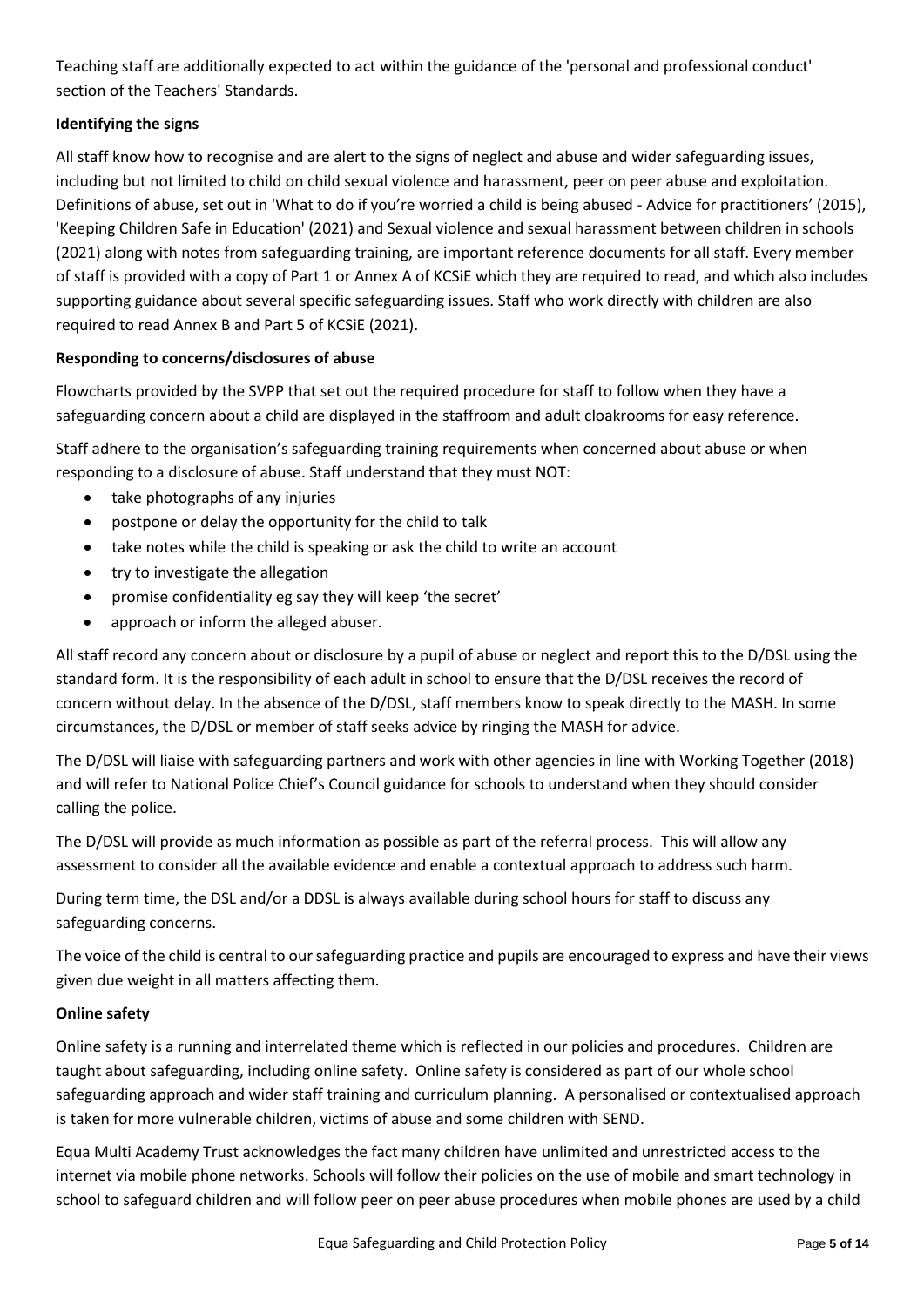whilst in school to sexually harass their peers via their mobile and smart technology, share indecent images: consensually and non-consensually (often via large chat groups), and view and share pornography and other harmful content. More detail, including procedures and protocols are available in Equa's Online Safety Policy.

## **Managing concerns and allegations against staff (including supply teachers, volunteers and contractors)**

Equa schools follow the procedure set out by the SVPP 'Allegations against adults' flowchart which is displayed in the staffroom and adult cloakrooms for easy reference.

Where anyone in the school has a concern about the behaviour of an adult who works or volunteers at the school, including supply staff and contractors, they must immediately consult the Headteacher who will refer to the local authority Designated Officer for Allegations (DOFA).

Any concern or allegation against the Headteacher will be reported to the Chair of Governors without informing the Headteacher.

All staff must remember that the welfare of a child is paramount and must not delay raising concerns for fear a report could jeopardise their colleague's career. Equa Multi Academy Trust promotes an open and transparent culture in which all concerns about adults working in or on behalf of the school (including supply teachers, volunteers and contractors) are dealt with promptly and appropriately.

Any allegation of abuse will be dealt with in a fair and consistent way that provides effective protection for the child and at the same time supports the person who is the subject of the allegation.

In addition to the concern/allegation management process, the school's DSL will also refer suspected abuse to the MASH as described in 'responding to a concern.'

All members of staff and volunteers have read and signed to confirm they have understood the school's Staff Behaviour Policy (for safer working practice), all supply staff and contractors are made aware of expectations of their behaviour.

Concerns and allegations reported relating to supply staff and contractors will be notified to their employers for investigation and potential referral to DOFA.

Each school will appoint a 'case manager' to lead any investigation where the reported allegation does not meet the allegations threshold to consider a referral to the DOFA. This is the headteacher or where the headteacher is the subject of an allegation, the chair of governors.

## **Managing low-level concerns about adults**

Equa schools operate a 'low-level' concerns policy in accordance with KCSIE. 'Low-level' refers to behaviour that is: inconsistent with expectations set out in the Staff Behaviour Policy, including inappropriate conduct outside of work, and/or does not meet the allegations threshold, or is otherwise not considered serious enough to consider a referral to the DOfA.

All low-level concerns will be reported to the headteacher; low-level concerns about the headteacher will be reported to the chair of governors.

Each school will:

- ensure all staff are clear about what appropriate behaviour is (as set out in the Staff Behaviour Policy), and are confident in distinguishing expected and appropriate behaviour from concerning, problematic or inappropriate behaviour, in themselves and others;
- empower staff to share any low-level safeguarding concerns;
- provide a responsive, sensitive and proportionate handling of such concerns when they are raised, for both the child/ren and the adult; and,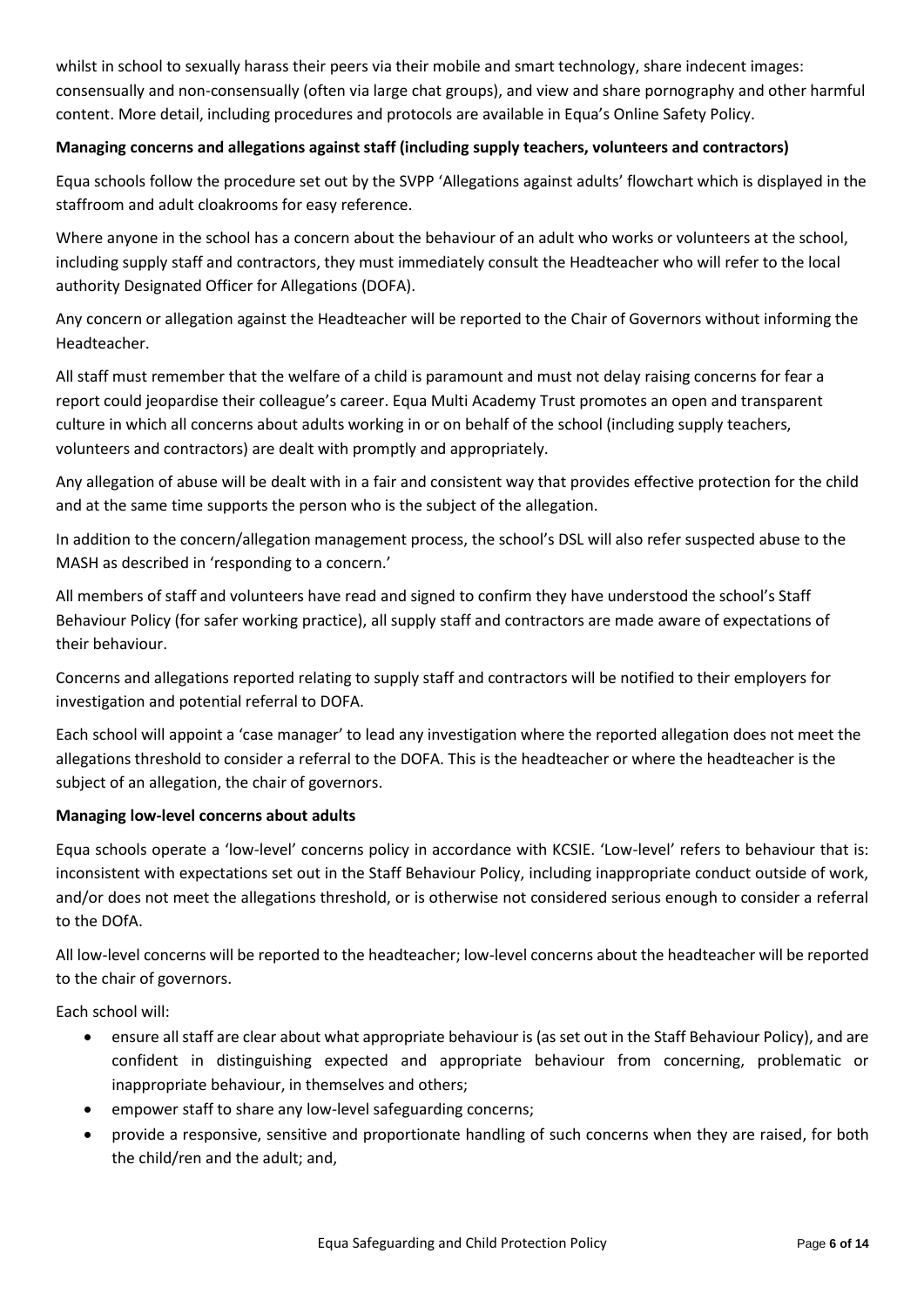- respond to reports of low-level concerns in accordance with our HR conduct procedures by addressing unprofessional behaviour and support the individual to correct it at an early stage. If the concern has been raised via a third party, the headteacher will collect as much evidence as possible by speaking:
	- $\circ$  directly to the person who raised the concern, unless it has been raised anonymously;
	- $\circ$  to the individual involved and any witnesses.

Reporting low-level concerns helps to create and embed a culture of openness, trust and transparency in which the school's values and expected behaviour are constantly lived, monitored and reinforced by all staff.

Staff are encouraged to self-refer where they have found themselves in a situation which could be misinterpreted, might appear compromising to others, and/or on reflection they believe they have behaved in such a way that they consider falls below the expected professional standards.

All low-level concerns will be recorded in writing, retained and reviewed to help recognise any weakness in the school safeguarding system so that potential patterns of concerning, problematic or inappropriate behaviour can be identified.

#### **Whistleblowing**

All staff and pupils can raise concerns about poor or unsafe practice and potential failures in the school safeguarding regime. Our whistleblowing procedures, which are reflected in staff training and our Staff Behaviour Policy, and shared with pupils are in place for such concerns to be raised with the headteacher.

If a staff member feels unable to raise an issue with the headteacher or feels that their genuine concerns are not being addressed, other whistleblowing channels are open to them:

- The NSPCC whistleblowing helpline Staff can call: 0800 028 0285 from 08:00 to 20:00, Monday to Friday, or email help@nspcc.org.uk.
- The chairs of governors or the CEO.

#### **Escalation of concerns**

Effective working together depends on an open approach and honest relationships between colleagues and between agencies.

Staff must be confident and able to professionally disagree and challenge decision-making as an entirely legitimate activity; a part of our professional responsibility to promote the best safeguarding practice. Staff are encouraged to press for re-consideration if they believe a decision to act/not act in response to a concern raised about a child is wrong. In such cases the SVPP Case Resolution Protocol is used if necessary.

If we are on the receiving end of a professional challenge, we see this as an opportunity to reflect on our decision making.

#### **Record keeping and information sharing**

All schools in the Trust:

- liaise with partner organisations (e.g. alternative provisions, Wiltshire Council) to ensure any safeguarding records for learners are shared on transition:
	- o by the setting/school/organisation previously attended by the child.
	- o by our DSL when the child leaves our school.

For any child dual-registered with another school/setting/organisation, the school continues to be responsible for the safeguarding of the placed pupil thus the DSL will regularly liaise with the DSL at that base to ensure information is shared in the child's best interests. This includes contextual safeguarding information about relationships that young people form in their neighbourhoods, schools and online to enable assessment and intervention to happen within these extra-familial contexts.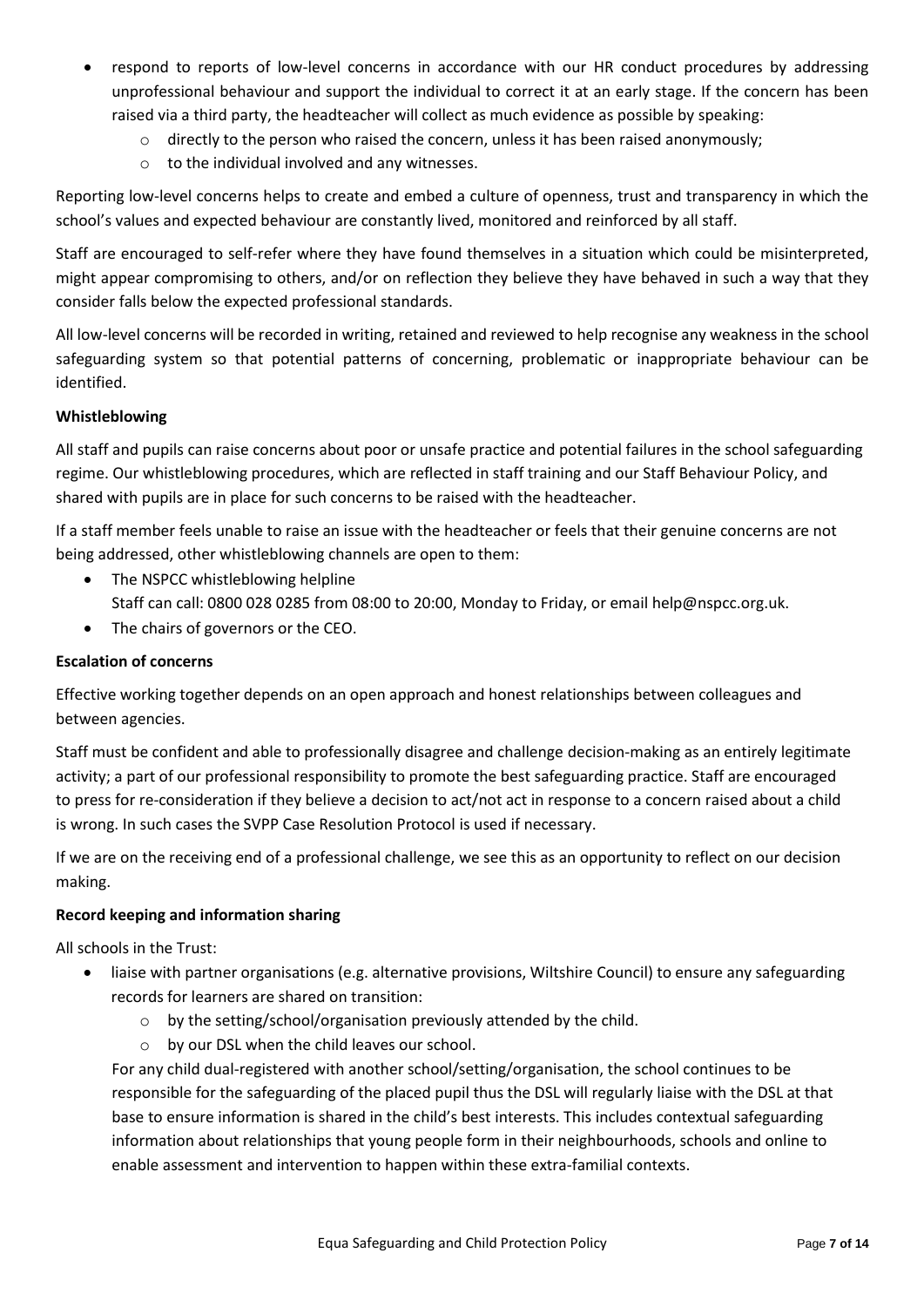- Keep clear and comprehensive written records of all pupil safeguarding and child protection concerns using a standard recording form, with a body map, including how the concern was followed up and resolved as well as a note of any action taken, decisions reached and the outcome.
- ensure all pupil safeguarding and child protection records are kept securely in a locked location.
- ensure the records incorporate the wishes and views of the pupil.

The D/DSL acts in accordance with Information Sharing – Department for Education (DfE) (2018) and in line with the Wiltshire Council Record Keeping Guidance which includes details about file retention. Information about pupils at risk of harm is shared with members of staff in keeping with the seven golden rules to sharing information in the DfE guidance.

We are committed to work in partnership with parents and carers. In most situations, we will discuss initial concerns with them. However, the D/DSL will not share information where there are concerns that if so doing would:

- place a child at increased risk of significant harm
- place an adult at increased risk of serious harm
- prejudice the prevention, detection or prosecution of a serious crime
- lead to unjustified delay in making enquiries about allegations of significant harm to a child, or serious harm to an adult.

When we become aware that a child is being privately fostered, we remind the carer/parent of their legal duty to notify Wiltshire Children's Social Care. We follow this up by contacting Children's Social Care directly.

#### **Visitors**

All visitors complete a signing in/out process, wear a school ID badge and are provided with key safeguarding information including the contact details of safeguarding personnel in school.

Scheduled visitors in a professional role (e.g. fire officer, police, NSPCC staff) are asked to provide evidence of their role and employment details (usually an identity badge) upon arrival at school. Careful consideration is given to the suitability of any external organisations. School complete an assessment of the education value, the age appropriateness of what is going to be delivered by the scheduled visitor prior to booking a visit.

If the visit is unscheduled and the visitor is unknown to the school, we will contact the relevant organisation to verify the individual's identity, if necessary.

## **Off site visits and exchange visits**

We carry out a risk assessment prior to any off-site visit and designate the specific roles and responsibilities of each adult, whether employed or volunteers.

Where there are safeguarding concerns or allegations that happen offsite, staff will follow the procedures described above and in the SVPP flowcharts as appropriate. A copy of the flowcharts is taken on off-site visits for reference.

Any adult over 18 in a host family will be subject to DBS checks. We work with partner schools abroad to ensure that similar assurances are undertaken prior to any overseas visit by our pupils.

# **Mandatory procedures – Supporting children**

## **A culture of listening to children**

We have a whole Trust approach to listening to children and schools have systems in place which create an environment where children feel safe to share their concerns and worries and know they will be taken seriously. These systems operate with the best interests of the child at their heart.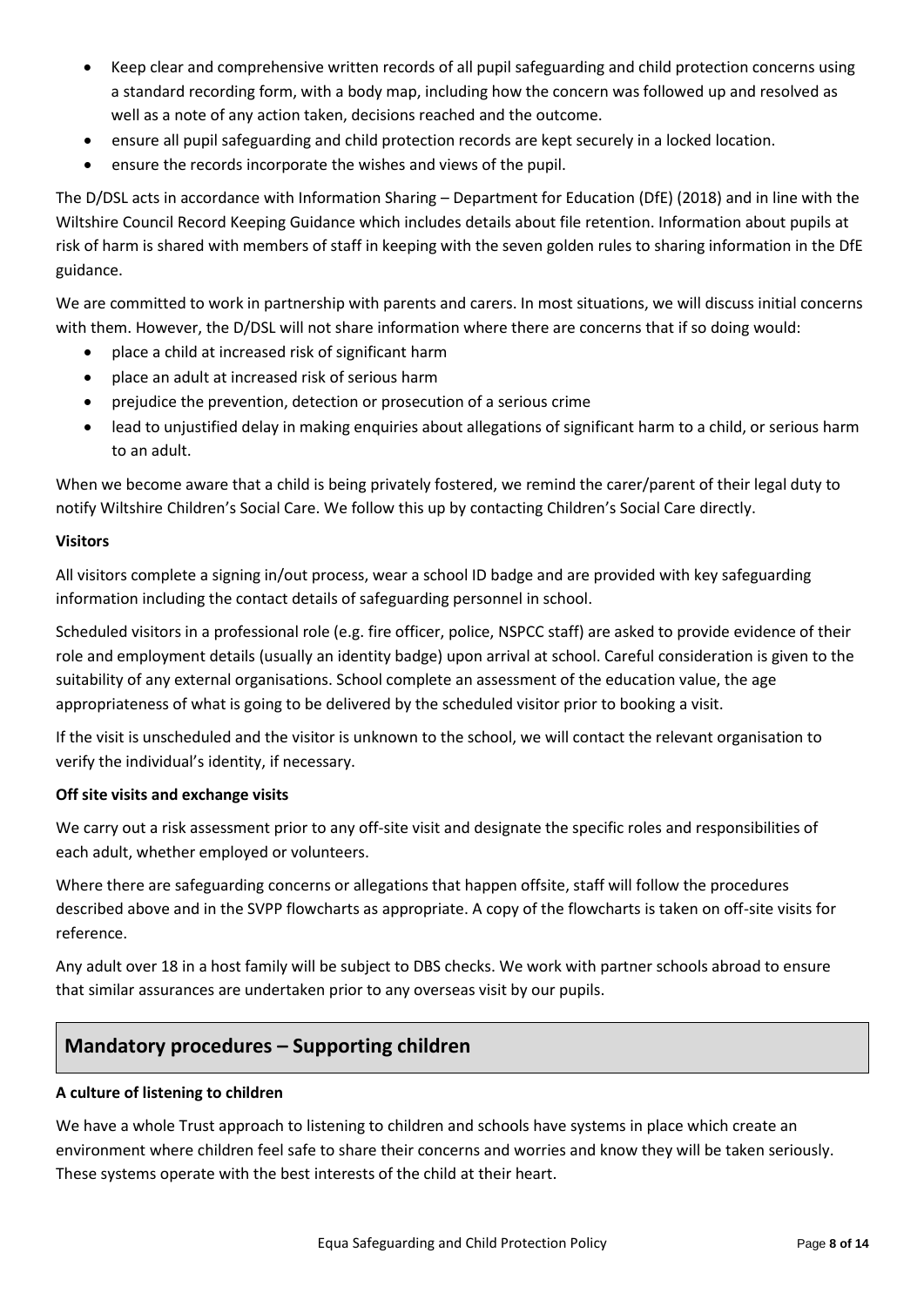Children can safely express their views and give feedback. The school's safeguarding team are clearly identifiable to our pupils. We regularly gather pupil voice via forums and surveys, this data informs our practice and policies.

## **Curriculum – teaching about safeguarding**

Our pupils access a broad and balanced curriculum that promotes their spiritual, moral, cultural, mental and physical development, and prepares them for the opportunities, responsibilities and experiences of life.

We provide opportunities for pupils to develop skills, concepts, attitudes and knowledge that promote their safety, and well-being. The PSHE and citizenship curriculum, incorporating Relationships, Sex and Health (RSHE) education specifically includes the following objectives:

- Developing pupil self-esteem and communication skills
- Developing strategies for self-protection including online safety
- Developing a sense of the boundaries between appropriate and inappropriate behaviour in adults and within peer relationships (positive relationships and consent)

#### **Remote learning**

If the school is required to change the way provision to children is offered due to exceptional circumstances eg during a pandemic lockdown, self-isolation, staff responsibilities to remain alert to the signs and risks of abuse to children will continue to apply. In such circumstances:

The DSL will:

- work closely with social care and partner agencies to support children in these circumstances and to identify children who may be at risk for the first time and/or benefit from additional support
- use specific local and national guidance about safeguarding in such circumstances to inform practice e.g. UK Safer internet centre guidance, DfE safeguarding and remote education and will ensure staff, children, and families are provided with written:
	- o amended DSL arrangements as required (names, location and contact details)
	- o temporary changes to procedures for working with children eg online.
	- o amended procedures for reporting concerns
	- o safeguarding training arrangements
	- o timescales for such changes so that all children, families and staff understand when such arrangements will end, and arrangements revert to those in place prior to the events leading to the need for the temporary changes.

We will ensure the curriculum we offer during such circumstances, continues to promote learners' spiritual, moral, cultural, mental and physical development.

## **Early help**

Within Equa schools, all our staff can identify children who may benefit from early help as a problem emerges and discuss this with the D/DSL.

The D/DSL uses:

- The Digital Assessment and Referral Tool as appropriate as part of a holistic assessment of the child's needs.
- The Multi-Agency Thresholds guidance for Safeguarding Children on the Safeguarding Vulnerable People Partnership (SVPP) website about suitable action to take when a pupil has been identified as making inadequate progress or having an unmet need.
- Liaises with Wiltshire SEND service
- Various resources to identify and respond to harmful sexual behaviour.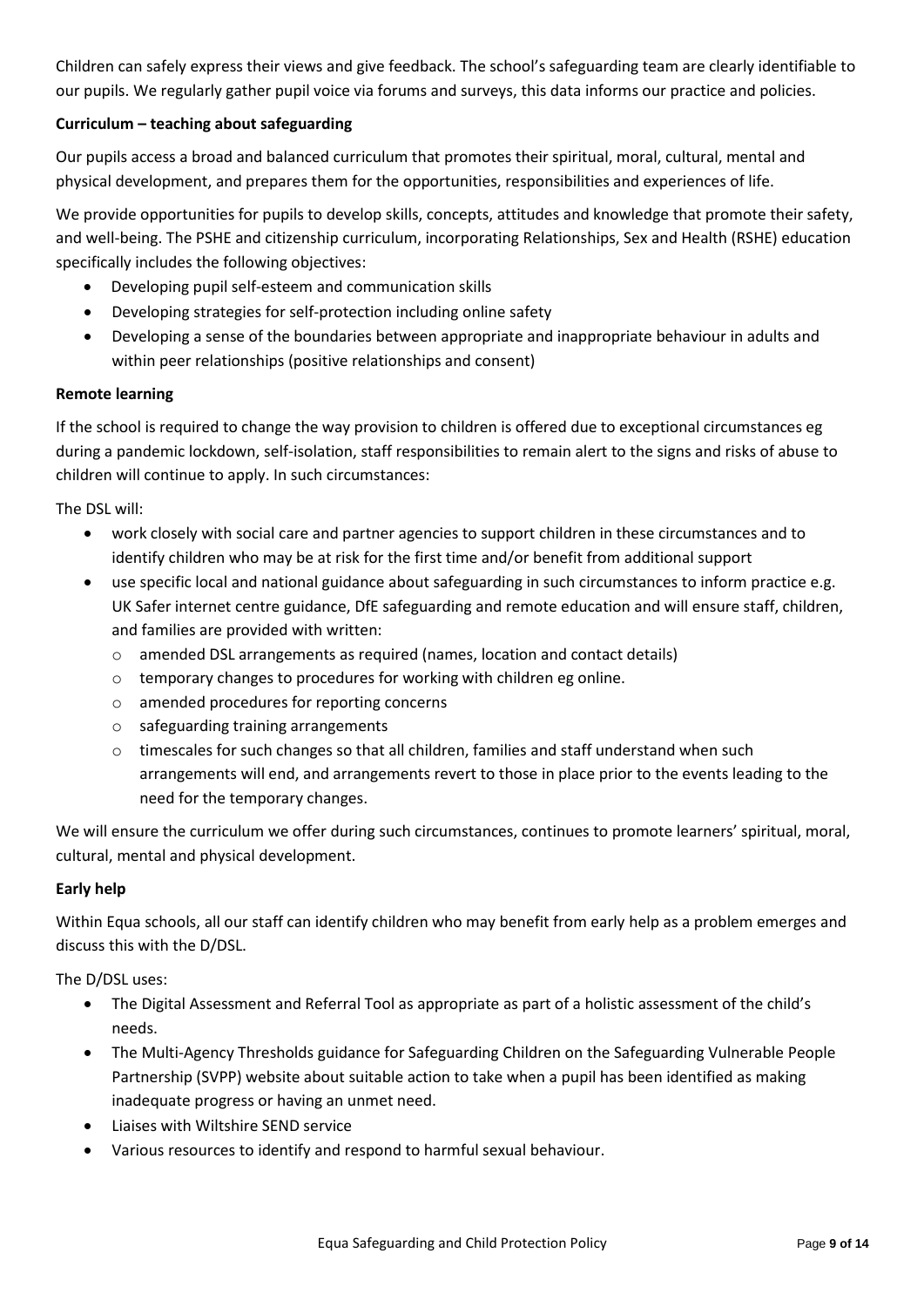## **Children with Special Education Needs and Disabilities (SEND) or physical health issues**

Pupils with additional needs or certain health conditions face an increased risk of abuse and neglect. Staff take extra care to interpret correctly apparent signs of abuse or neglect. We never assume that behaviour, mood or injury relates to the pupil's additional needs without further exploration. Staff understand that additional challenges can exist when recognising abuse and neglect in pupils with SEND, including communication barriers. Staff recognise that children with SEND are also at a higher risk of peer group isolation and can be disproportionately affected by bullying (including prejudiced-based bullying).

To address those additional challenges, extra pastoral support is considered for children with SEND or physical health issues and they are also encouraged to discuss their concerns. The D/DSL works with the Special Educational Needs Co-ordinator (SENCo) to identify pupils with additional communication needs and whenever possible, these pupils are given the chance to express themselves to a member of staff with appropriate communication skills.

#### **The use of 'reasonable force' in school**

There are circumstances when it is appropriate for staff to use reasonable force to safeguard children. The term 'reasonable force' covers the broad range of actions used by staff that involve a degree of physical contact to control or restrain children. This can range from guiding a child to safety by the arm, to more extreme circumstances such as breaking up a fight or where a young person needs to be restrained to prevent violence or injury. 'Reasonable' in these circumstances means 'using no more force than is needed'. The use of force may involve either passive physical contact, such as standing between pupils or blocking a pupil's path, or active physical contact such as leading a pupil by the arm out of the classroom. Equa schools follow DfE advice for schools is available at [Use of](https://assets.publishing.service.gov.uk/government/uploads/system/uploads/attachment_data/file/444051/Use_of_reasonable_force_advice_Reviewed_July_2015.pdf)  [Reasonable Force in Schools.](https://assets.publishing.service.gov.uk/government/uploads/system/uploads/attachment_data/file/444051/Use_of_reasonable_force_advice_Reviewed_July_2015.pdf)

All staff will follow their school's behaviour policy and all pupils are encouraged to follow these expectations to reduce the need for the need for 'use of reasonable force.' Staff will work in collaboration with pupils and parents/carers to plan positive, proactive behaviour support which may include support plans, referral to specialist agencies and agreeing actions to reduce the occurrence of challenging behaviour.

# **Mandatory procedures – Specific forms of abuse and safeguarding issues**

#### **Peer on peer abuse**

All children have a right to attend school and learn in a safe environment. All peer on peer abuse is unacceptable and will be taken seriously.

In addition, we have a zero-tolerance approach and will respond to all reports and concerns of child on child sexual violence and sexual harassment, including those that have happened outside of the school, and/or online.

Staff recognise that while both boys and girls can abuse their peers, it is more likely that girls will be victims and boys instigators of such abuse. Peer on peer abuse is not tolerated, passed off as "banter" or seen as "part of growing up". The different forms of peer on peer abuse is likely to include, but not limited to:

- bullying (including cyber bullying, prejudice-based and discriminatory bullying)
- abuse in intimate personal relationships between peers
- physical abuse which can include hitting, kicking, shaking, biting, hair pulling or otherwise causing physical harm
- 'upskirting' or any picture taken under a person's clothing without their permission or them knowing to obtain sexual gratification or cause humiliation, distress or alarm.
- causing someone to engage in sexual activity without consent
- initiation/hazing type violence and rituals.
- consensual and non-consensual sharing of nudes and semi-nude images and/or videos (also known as sexting)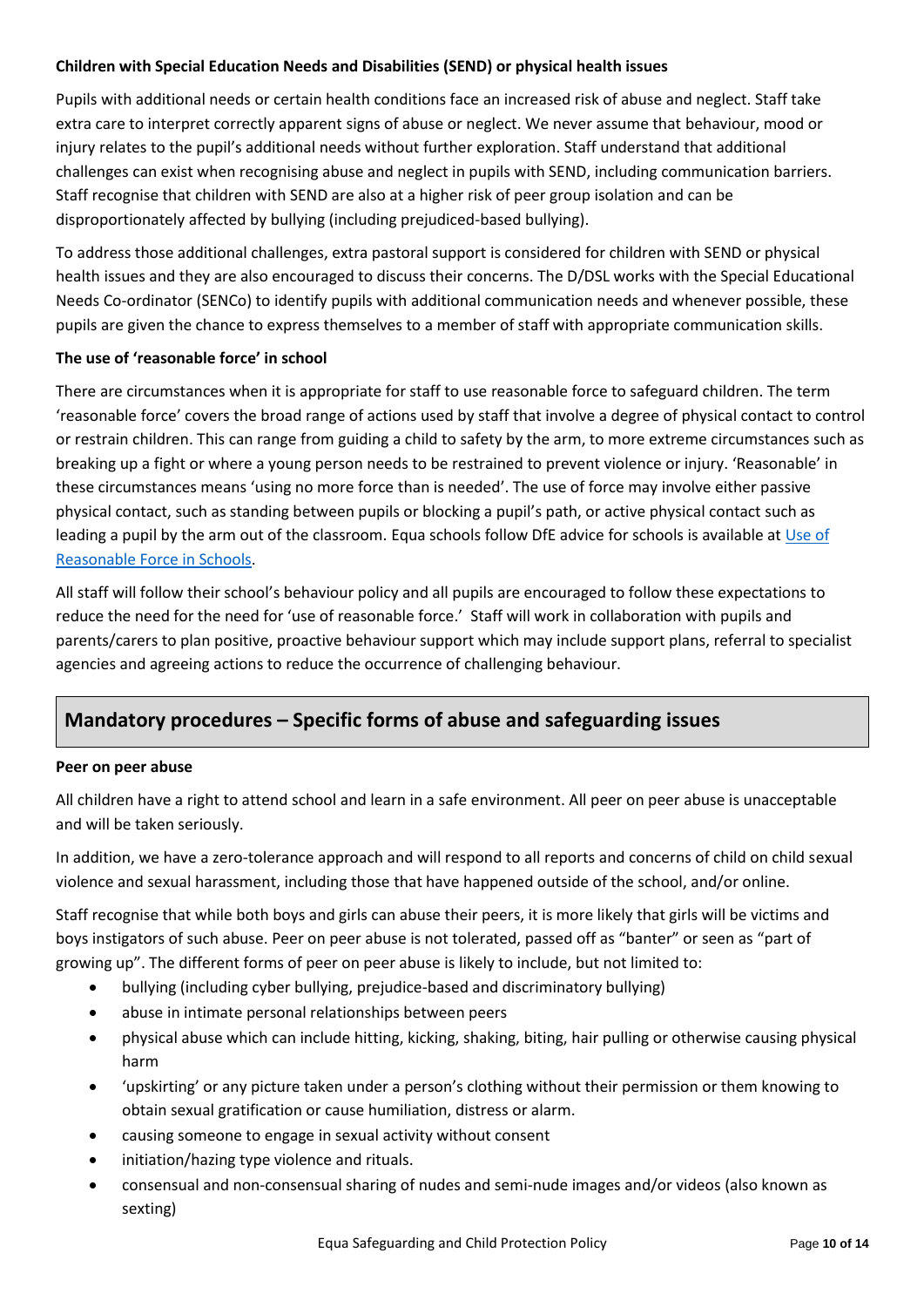sexual violence and sexual harassment between children, as defined by Sexual offences act 2003 which considers rape, assault by penetration and sexual assault, all types of sexual violence. Sexual violence and sexual harassment can be between two children, or a group of children and can occur online and offline.

Consequently, peer on peer abuse is dealt with as a safeguarding issue, recorded as such and not managed through the systems set out in the school behaviour policy.

Any pupil who may have been victimised and/or displayed such harmful behaviours, along with any other child affected by peer on peer abuse, will be supported through the school's pastoral system and the support will be regularly monitored and reviewed.

We will address inappropriate behaviour (even if it appears to be relatively innocuous) as this can be an important intervention that may help prevent problematic, abusive and/or violent behaviour in the future.

We acknowledge that even if there are no reported cases of peer on peer abuse, such abuse may still be taking place and is simply not being reported. Staff maintain an attitude of 'it could happen here' where safeguarding is concerned.

We minimise the risk of peer on peer abuse by providing:

- a relevant, effective curriculum, that helps children to develop their understanding of acceptable behaviours, healthy relationships and keeping themselves safe. The curriculum is updated to reflect changes in legislation, and the mandatory teaching of Relationship Education, Relationship and Sex Education and Health Education
- established/publicised systems for pupils to raise concerns with staff, knowing they will be listened to, supported and valued, and that the issues they raise will be taken seriously
- training to all staff so they understand that peer on peer abuse can happen and are trained to be alert to any behaviours that could cause concern
- a clear procedure for all staff to report all incidents as a safeguarding concern to the school D/DSL.

The DSL will follow local and national guidance when there has been a report of sexual violence and harassment between children. This will include liaising with other professionals to develop robust risk assessments and multiagency safety planning with appropriate specialist targeted work for pupils who are identified as posing a potential risk to other children. This is done using a Contextual Safeguarding approach to ensure assessments consider risks posed by any wider environmental factors present in a child's life.

The NSPCC has a dedicated helpline 0800 136 663 to provide children who are victims of sexual abuse in schools with appropriate support and advice. The helpline also provides support to parents and professionals.

## **Serious violence**

We are committed to success in learning for all our pupils as one of the most powerful indicators in the prevention of youth crime.

Our curriculum includes teaching conflict resolution skills and understanding risky situations to help our children develop the social and emotional skills they need to thrive.

Staff are trained to recognise both the early warning signs of contextual risks and that pupils may be vulnerable to exploitation and getting involved in gangs as well as indicators that a pupil is involved in serious violent crime. They are also aware of the associated risks and know the measures put in place to minimise such risks.

## **Missing children and children missing education**

Staff report immediately to the D/DSL, if they know of any child who may be:

- Missing whereabouts unknown or
- Missing education (compulsory school age (5-16) with no school place and not electively home educated)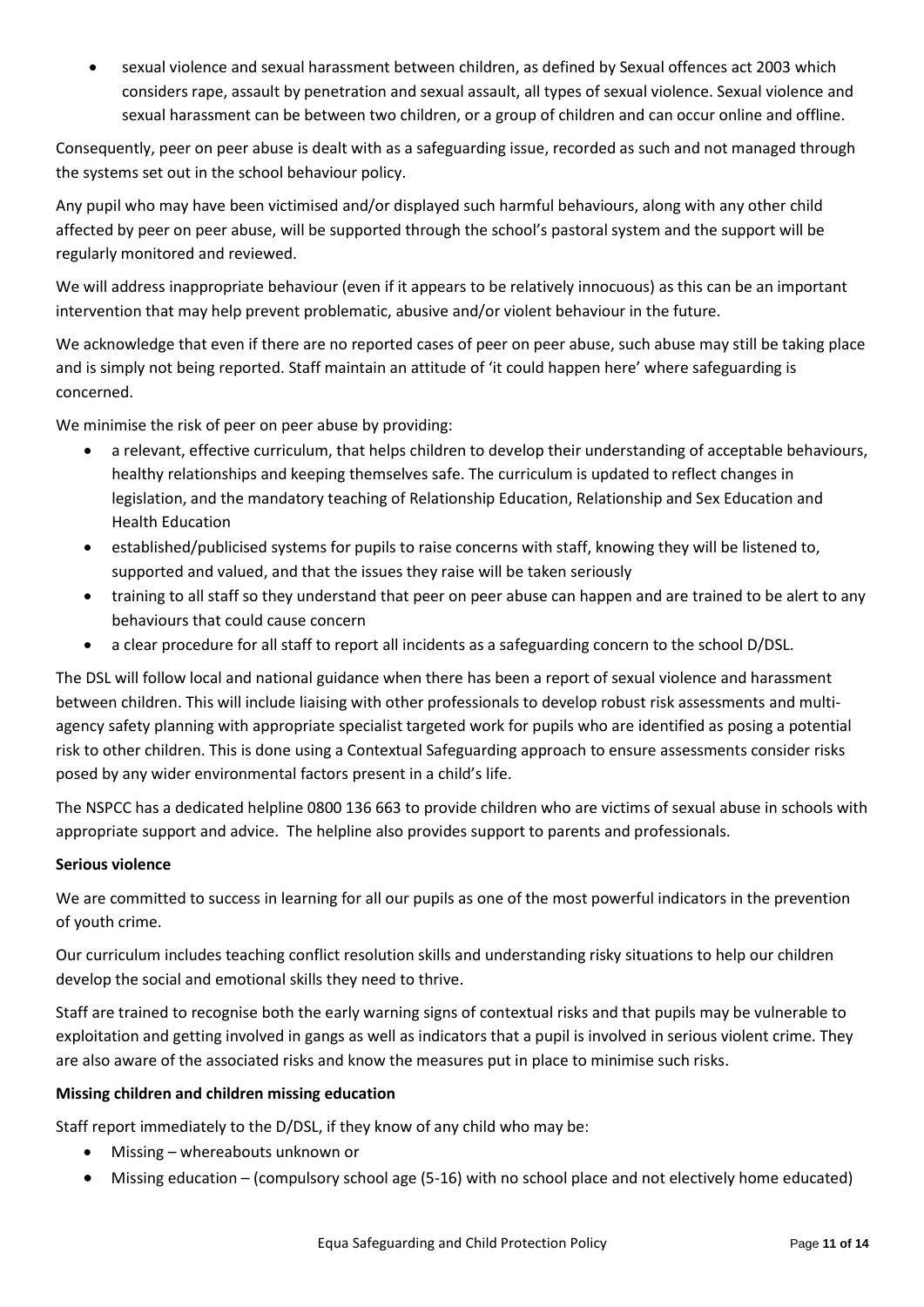The designated teacher for LAC and care leavers discusses any unauthorised/unexplained absence of Looked After Children with Virtual School when required.

The DSL shares any unauthorised/unexplained absence of children who have an allocated social worker within 24 hours.

Children who do not attend school regularly can be at increased risk of abuse and neglect. Where there is unauthorised/unexplained absence, and

- after reasonable attempts have been made to contact the family without success, the DSL follows the SVPP procedure and consults/refers to the MASH team as appropriate;
- there are no known welfare concerns about a pupil, we follow our procedures for unauthorised absence and report concerns to the Education Welfare Service.

# **Mental health**

All staff are aware that mental health problems can be an indicator that a child has suffered or is at risk of suffering abuse, neglect or exploitation.

Staff understand that:

- abuse and neglect, or other potentially traumatic adverse childhood experiences can have a lasting impact throughout childhood, adolescence and into adulthood. Staff are aware of how these experiences can impact on children's mental health, behaviour and education.
- they have a duty to observe children day-to-day and identify those whose behaviour suggests that they may be experiencing a mental health problem or be at risk of developing one.

If staff have a mental health concern about a child that is also a safeguarding concern, they will report this concern using the agreed reporting mechanisms.

## **Domestic abuse**

Staff understand that domestic abuse is any incident or pattern of incidents of controlling, coercive, threatening behaviour, violence or abuse between those aged 16 or over who are, or have been, intimate partners or family members regardless of gender or sexuality. The abuse can encompass but is not limited to: psychological; physical; sexual; financial; and emotional harm.

The DSL liaises with partner agencies as part of 'Encompass' in Wiltshire. When police are called to an incident of domestic abuse, where there are children in the household who have experienced the domestic incident, the DSL ensures the organisation receives up to date relevant information about the child's circumstances and will ensure key staff provide emotional and practical support to the child according to their needs.

## **Preventing radicalisation**

Protecting children from the risk of radicalisation is part of schools' wider safeguarding duties, and is similar in nature to protecting pupils from other forms of harm and abuse.

Staff use their judgement in identifying pupils who might be at risk of radicalisation and speak to the D/DSL if they are concerned about a pupil. The D/DSL will always act proportionately and this may include making a Prevent referral to the Channel support programme or to the MASH.

## **Female Genital Mutilation (FGM)**

FGM is illegal in the UK and a form of child abuse with long-lasting harmful consequences. Staff will inform the D/DSL immediately if they suspect a girl is at risk of FGM. We will report to the police any 'known' cases of FGM to the police as required by law.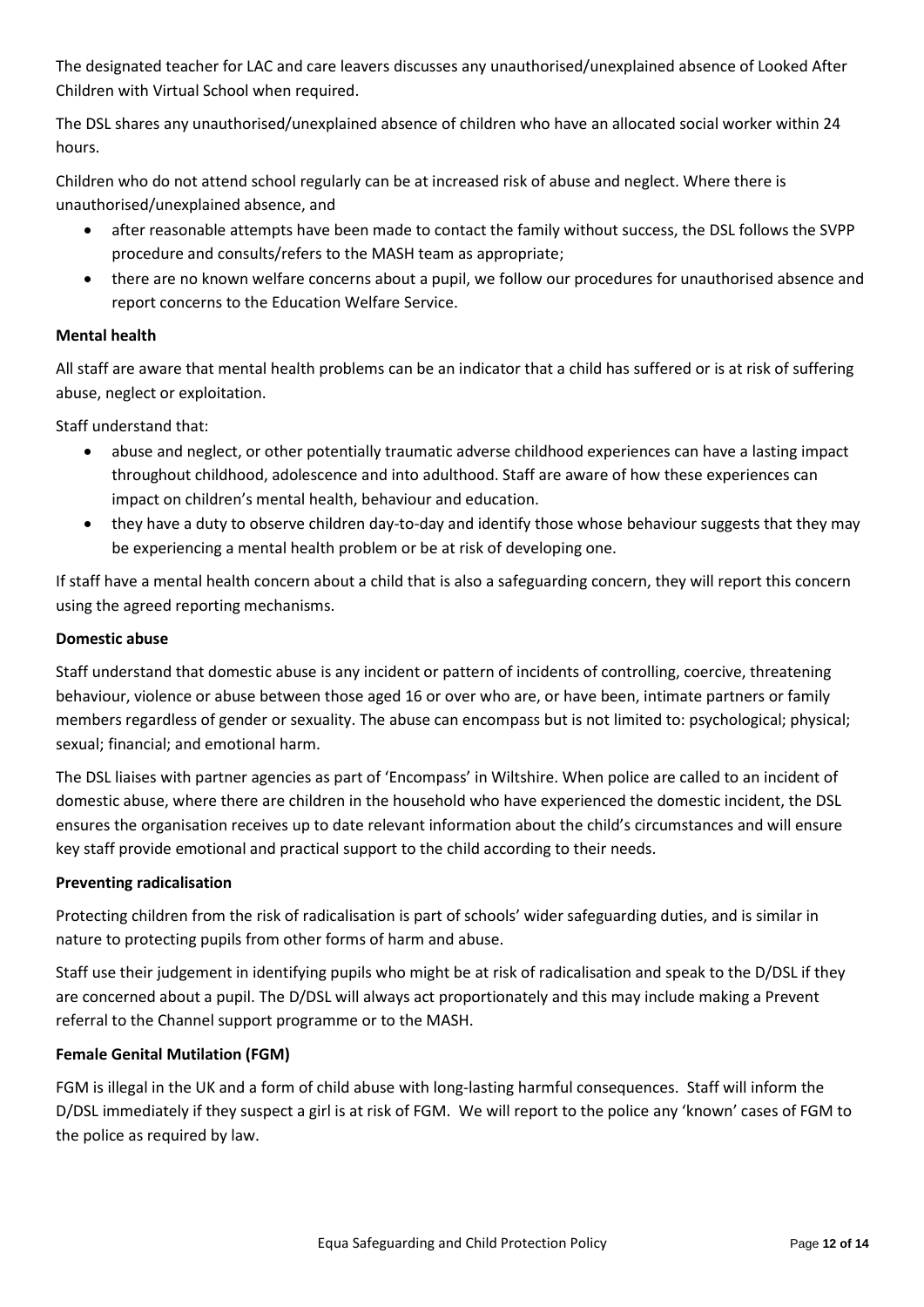# **Staff training**

#### **Induction**

The welfare of all our pupils is of paramount importance. All staff including governors and regular volunteers are informed of Equa's safeguarding and child protection policy and procedures including online safety, at induction.

Our induction for staff also includes:

- Plan of support for individuals appropriate to the role for which they have been hired
- Confirmation of the conduct expected of staff within the school our Staff Behaviour Policy
- Opportunities for a new member of staff to discuss any issues or concerns about their role or responsibilities
- Confirmation of the line management/mentor process whereby any general concerns or issues about the person's ability or suitability will be addressed.

#### **Safeguarding training**

This training is for all staff and is updated every 3 years as a minimum to ensure staff understand their role in safeguarding. Any member of staff not present at this whole school session will undertake this statutory training requirement on their return.

In addition, all staff members receive safeguarding and child protection updates (for example, via email, ebulletins, staff meetings) as necessary and at least annually. All staff also receive training in online safety and this is updated as necessary.

#### **Advanced training**

The D/DSL has additional multi agency training which is updated every two years as a minimum. The D/DSL also attend multi-agency courses relevant to school needs. Their knowledge and skills are refreshed at least annually eg via e-bulletins or safeguarding networking events with other D/DSLs. The D/DSL attend a Wiltshire MASH tour.

#### **Safer Recruitment**

At least one person on any appointment panel has undertaken Safer Recruitment Training. This training is updated every five years as a minimum.

#### **Preventing Radicalisation**

All staff undertake Prevent awareness training.

#### **Staff support**

Due to the demanding, often distressing nature of child protection work, we support staff by providing an opportunity to talk through the challenges of this aspect of their role with a senior leader and to seek

further support as appropriate.

#### **Governors**

As well as the school's safeguarding induction programme, governors are encouraged to complete face to whole school safeguarding and child protection training. In addition, governors may attend face training for governors provided by Wiltshire Council.